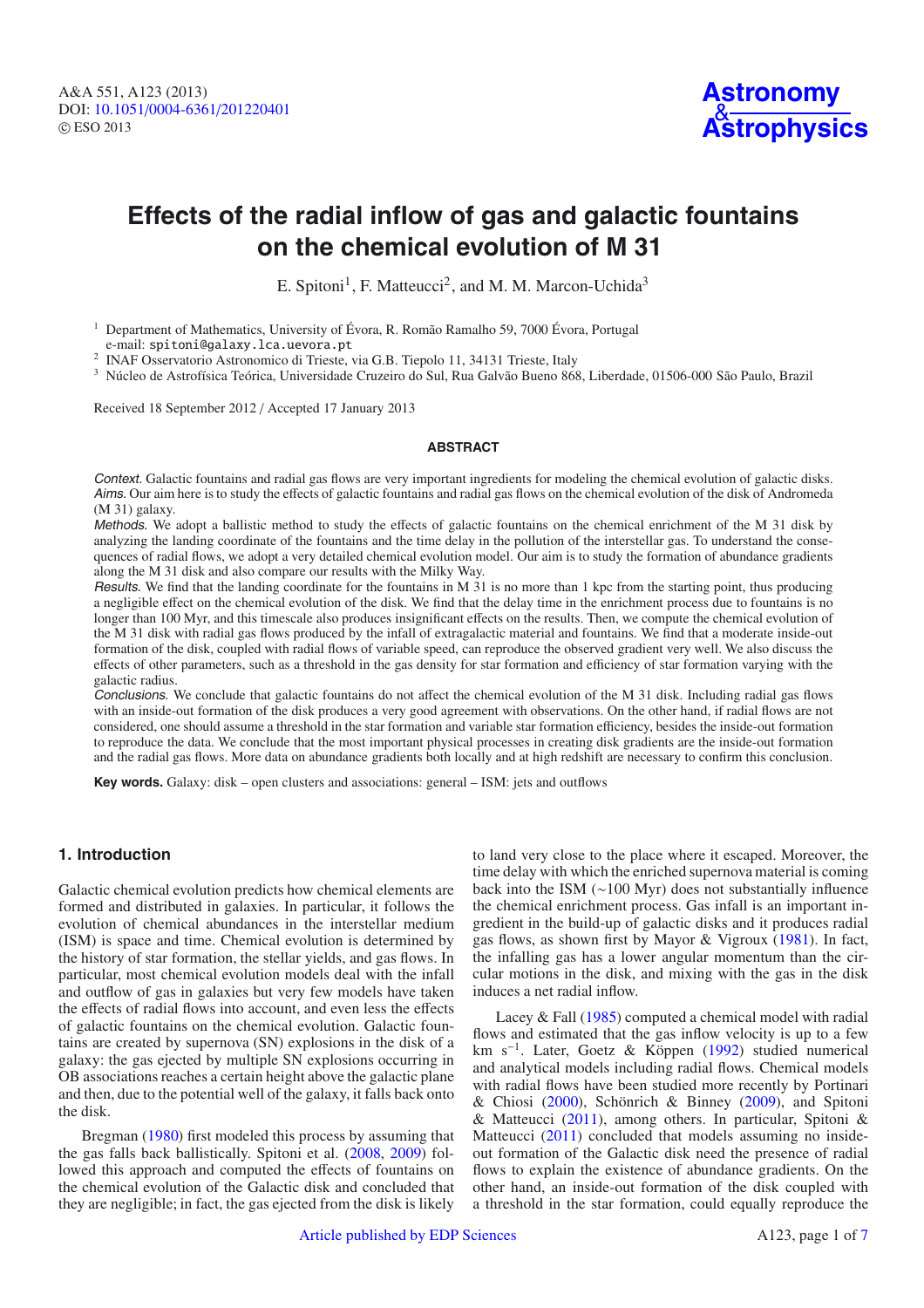observed gradients, although less steep ones than in the case of radial flows. Since the inside-out formation of disks seems to be observed at high redshift (Munoz-Mateos et al. [2007\)](#page-6-10), the more reasonable conclusion was that both the inside-out process and radial flows should be at work in the Milky Way.

Here, we plan to compute the chemical evolution of the disk of M 31 including both the effects of galactic fountains and radial gas flows. We start by adopting the model of chemical evolution of M 31 developed by Marcon-Uchida et al. [\(2010\)](#page-6-11) including inside-out formation of the disk but neither fountains nor radial flows. The paper is organized as follows: in Sect. 2 we describe the model of Spitoni et al. [\(2008\)](#page-6-1) used to compute the fountains in M 31 and in Sect. 3 the results of this model are described. In Sect. 4 the Marcon-Uchida et al. [\(2010\)](#page-6-11) model and the implementation of radial flows in it are described. In Sect. 5 the results for the abundance gradients in M 31 are shown. In Sect. 6 some conclusions are drawn.

# <span id="page-1-1"></span>**2. The Galactic fountain model of Spitoni et al. [\(2008\)](#page-6-1)**

<span id="page-1-0"></span>To study galactic fountains, Spitoni et al. [\(2008\)](#page-6-1) followed the evolution of a superbubble driven by supernova explosions in the Galactic disk. They describe the superbubble evolution using the Kompaneets [\(1960\)](#page-6-12) approximation. Here we do not enter into the details of this model and only recall that Kompaneets [\(1960\)](#page-6-12) founds analytical expressions for the shape of the bubble during its expansion in an exponential atmosphere with density:

$$
\rho(z) = \rho_0 \exp(-z/H),\tag{1}
$$

where  $\rho_0$  and *H* are the disk density and scale height, respectively.

In Spitoni et al. [\(2008\)](#page-6-1) we showed that the total time necessary for the growth of instabilities and for the fragmentation of the superbubble in terms of  $\rho_0$ , *H*, and the luminosity of the system *L*<sub>0</sub> is

$$
t_{\text{final}} = 4.37 \times \left(\frac{\rho_0 H^5}{L_0}\right)^{1/3}.
$$
 (2)

Once the top of the supershell reaches the height above the Galactic plane related to the time  $t_{final}$  (see Eq.  $(2)$ ), the thin shell can leave the stellar disk and move towards the extraplanar gas. Ballistic models describe the gas as an inhomogeneous collection of clouds, subject only to the gravitational potential of the Galaxy. The way we consider the galactic fountain for M 31 is identical to the model described in Spitoni et al. [\(2008\)](#page-6-1), therefore we address the reader to that paper for all the details.

#### 2.1. The galactic potential and the OB associations of M 31

The potential well of M 31 is assumed to be the sum of three components as suggested by Howley et al. [\(2008\)](#page-6-13): a dark matter halo, a bulge, and a disk. The dark matter halo gravitational potential is assumed to follow the Navarro et al. [\(1996\)](#page-6-14) profile:

$$
\Phi_{\rm h}(r) = -4\pi G \delta_{\rm c} \rho_{\rm c} r_{\rm h}^2 \left(\frac{r_{\rm h}}{r}\right) \ln \left[\frac{r + r_{\rm h}}{r_{\rm h}}\right]
$$
\n(3)

where  $\delta_c$  is a dimensionless density parameter,  $\rho_c$  is today's critical density with Hubble constant  $h = 0.71$  in units

A123, page 2 of [7](#page-6-9)

of 100 km s−<sup>1</sup> Mpc−1, and *r*<sup>h</sup> the halo scale radius (Navarro et al. [1996\)](#page-6-14). The bulge gravitational potential is given by (Hernquist [1990\)](#page-6-15):

$$
\Phi_{b}(r) = -\frac{GM_{b}}{a_{0} + r} \tag{4}
$$

where  $a_0$  is the scale radius, and  $M_b$  is the bulge mass.

For the disk potential we have chosen the axisymmetrical Miyamoto & Nagai [\(1975\)](#page-6-16) model, which provides results that are comparable to those from the exponential disk used by Geehan et al. [\(2006\)](#page-6-17). In cylindrical coordinates (*R*,*z*) can be written as

$$
\Phi_{d}(R,z) = \frac{-GM_{d}}{\sqrt{R^{2} + (R_{d} + \sqrt{z^{2} + b^{2}})^{2}}},
$$
\n(5)

where  $R_d$  is the disk scale length and b the vertical scale factor.

As done in Howley et al. [\(2008\)](#page-6-13) we use the "Best-fit Model" values derived by Geehan et al. [\(2006\)](#page-6-17) to describe the various parameters of M 31, with the sole exception of *b*, the vertical scale factor, which was not a reported parameter. For *b* we use the vertical scale height of the dust at a value of 0.1 kpc (Hatano et al. [1997\)](#page-6-18). The values reported by Geehan et al. [\(2006\)](#page-6-17) include the bulge mass, with  $M_b = 3.3 \times 10^{10} M_{\odot}$ , the bulge scale factor with  $a_0 = r_b = 0.61$  kpc, the disk central surface density with  $\Sigma_0 = 4.6 \times 10^8$   $M_{\odot}$  kpc<sup>-2</sup>, the disk scale radius with  $R_d = 5.4$  kpc, and the halo scale radius with  $r_h = 8.18$  kpc.

For the interstellar medium (ISM) *z*-density profile we used Eq. [\(1\)](#page-1-1) where  $\rho_0 = n_0 \mu m_p$  is the density in the disk plane,  $m_p$  is the proton mass and  $\mu$  mean molecular weight for the disk (assumed to be 0.61). At 8 kpc we fix  $n_0 = 1$ . In Banerjee & Jog [\(2008\)](#page-6-19) it is shown that in the external regions of M 31, the *H* values range between 300 and 400 pc. Then we tested at 8 kpc two scale heights:  $H = 200$  pc and  $H = 300$  pc.

In our models we vary the number of SNeII in the OB association (SNe). We consider four possible OB associations containing 50, 100, 250, and 500 SNe. Assuming an explosion energy of  $10^{51}$  erg, the luminosities  $L_0$  of these OB associations are  $5 \times 10^{37}$ ,  $10^{38}$ ,  $2.5 \times 10^{38}$ , and  $5 \times 10^{38}$  erg s<sup>-1</sup>, respectively. These numbers of massive stars in OB associations are consistent with observations of Magnier et al. [\(1994\)](#page-6-20), who showed that the average number of massive stars in an OB association in M 31 is  $\simeq$  250.

#### **3. Results for the galactic fountains in M 31**

In this section we report the results concerning the fragmentation of the superbubble, the formation of the cloud, and the study of the orbits of the galactic fountains in the cases of 8 kpc and 18 kpc. In Figs. [1](#page-2-0) and [2](#page-2-1) we report our results at 8 kpc for OB associations that can give rise to 250 SNeII, differing only in the height scale of the ISM:  $H = 200$  pc and  $H = 300$  pc respectively. Figure [3](#page-2-2) explores the case of 250 SNeII at 18 kpc with  $H = 300$ . In Table [1](#page-2-3) we report the ejection velocities for 50, 100, 250, and 500 SNeII at 8 kpc.

## 3.1.  $R_0 = 8$  kpc, H = 200 pc

We computed the model with an OB association composed of 250 SNeII at 8 kpc, and the ISM height scale is 200 pc. Using the Kompaneets approximation we found that the superbubble is already fragmented in clouds when its top reaches  $z_L$  = 636 pc  $(\simeq 3H$  as found in Spitoni et al. [2008;](#page-6-1) Mac Low 1994). This phase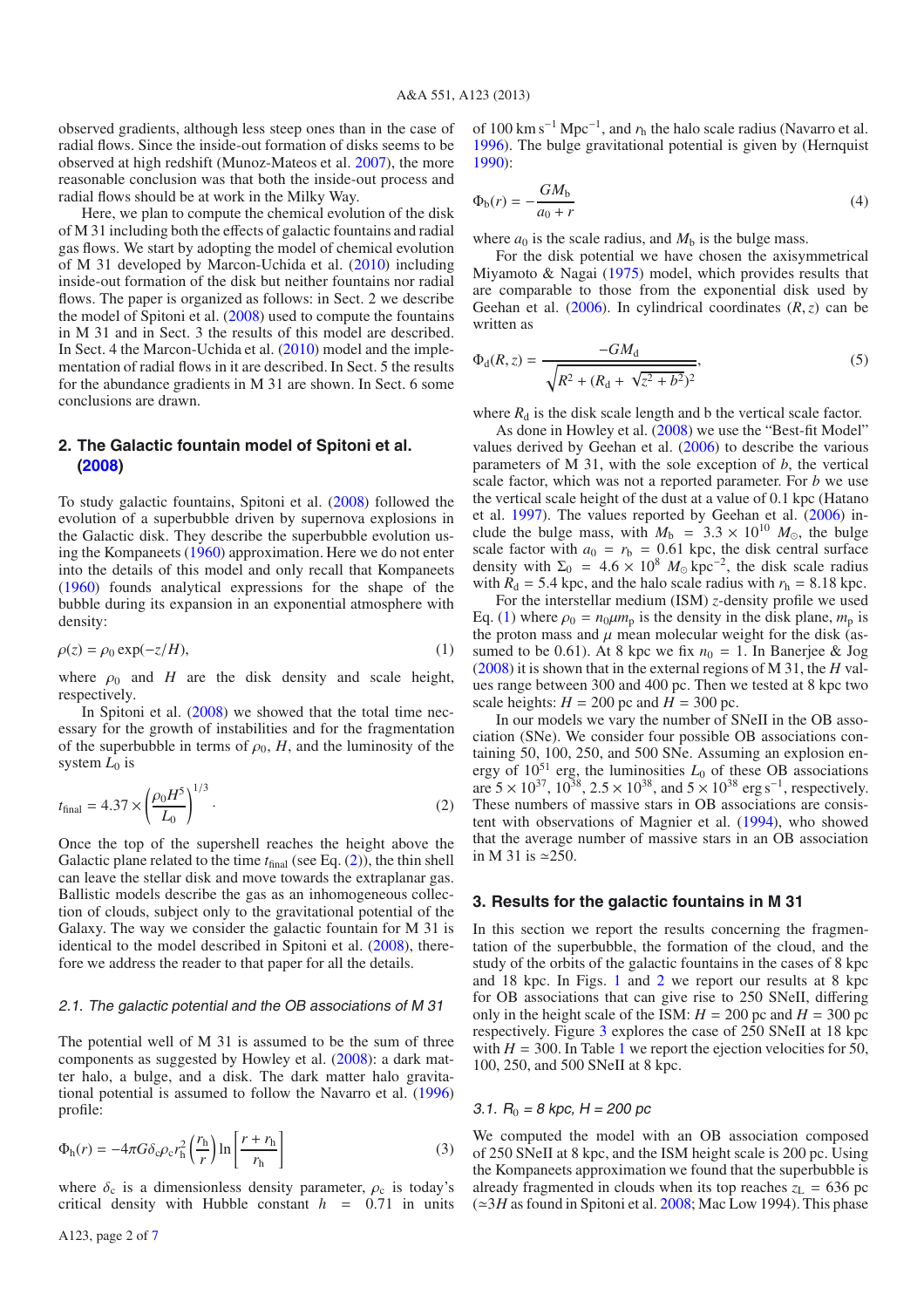<span id="page-2-0"></span>

**[Fig. 1.](http://dexter.edpsciences.org/applet.php?DOI=10.1051/0004-6361/201220401&pdf_id=1)** Galactic fountains reported in the meridional plane with the spatial initial conditions:  $(R, z) = (8 \text{ kpc}, 636 \text{ pc})$ . The red filled circle on the *R* axis is the average falling radial coordinate.

<span id="page-2-1"></span>

**[Fig. 2.](http://dexter.edpsciences.org/applet.php?DOI=10.1051/0004-6361/201220401&pdf_id=2)** Galactic fountains reported in the meridional plane with the spatial initial conditions:  $(R, z) = (8 \text{ kpc}, 955 \text{ pc})$ . The red filled circle on the *R* axis is the average falling radial coordinate.

<span id="page-2-2"></span>

**[Fig. 3.](http://dexter.edpsciences.org/applet.php?DOI=10.1051/0004-6361/201220401&pdf_id=3)** Galactic fountains reported in the meridional plane with the spatial initial conditions:  $(R, z) = (18 \text{ kpc}, 955 \text{ pc})$ . The red filled circle on the *R* axis is the average falling radial coordinate.

<span id="page-2-3"></span>**Table 1.** Ejection velocities of our clouds as a function of the number of SNeII and the height scale, when the superbubble is fixed at 8 kpc.

|            | $v_{o}$ [km s <sup>-1</sup> ] | $v_0$ [km s <sup>-1</sup> ] |
|------------|-------------------------------|-----------------------------|
| <b>SNe</b> | $H = 200$                     | $H = 300$                   |
| 50         | 37                            | 28                          |
| 100        | 46                            | 35                          |
| 250        | 63                            | 47                          |
| 500        | 79                            | 60                          |

lasts 11.7 Myr. In Fig. [1](#page-2-0) we followed the orbit of our fountains. The initial velocity in this model is  $63 \text{ km s}^{-1}$ , and our main result is that the clouds are generally thrown outward, but the average landing coordinate is 8.29 kpc (only  $\Delta R = 0.29$  kpc). The average orbit time is 42.7 Myr.

#### 3.2.  $R_0 = 8$  kpc, H = 300 pc

Then we considered the model with the ISM medium height scale equal to 300 pc. The superbubble is already fragmented in clouds when its top reaches  $z_L = 955$  pc ( $\approx 3H$ ). This phase lasts 22.9 Myr. In Fig. [2](#page-2-1) we followed the orbit of the fountains with an initial velocity of 47 km s<sup> $-1$ </sup>, and our main result is that the clouds are generally thrown outward, but the average landing coordinate is 8.15 kpc (only  $\Delta R = 0.15$  kpc). The average orbit time is 39.6 Myr.

#### 3.3.  $R_0 = 18$  kpc, H = 300 pc

In Fig. [3](#page-2-2) we followed the orbit of fountains with an initial velocity of 47 km s<sup> $-1$ </sup> and initial radial coordinate fixed at 18 kpc. Also the clouds are generally thrown outward in this case and the average landing coordinate is 18.89 kpc ( $\Delta R = 0.89$  kpc). The average orbit time is 147.1 Myr.

Because the average landing coordinate differs for the throwing one for a value always less than 1 kpc, we conclude that the effects of galactic fountains cannot directly affect the chemical evolution of M 31, as we found for the Milky Way in Spitoni et al. [\(2008\)](#page-6-1). Even if we consider the delay in the chemical evolution enrichment, because the clouds originating in the galactic fountain processes take a finite time to orbit the galaxy and fall back onto the disk, we find that this effect is negligible, since the delays are the same as found in Spitoni et al. (2010) for the Milky Way (∼100 Myr). These delays have been proven not to have any substantial effects on the process of chemical evolution.

However, the infalling gas onto the disk, created by the galactic fountain, can be affected by the loss of angular momentum (Lacey  $&$  Fall [1985\)](#page-6-4), in the same way as for the primordial infall of gas. Therefore, this fountain gas can participate to the radial inflow toward the galactic center, as we show in the next sections.

Concerning galactic fountains, we also recall that in the MaGICC (Brook et al. [2012a](#page-6-21),b,c; Pilkington et al. [2012b](#page-6-22)) program, where hydrodynamical simulation in a cosmological context are presented, fountains can be an important process during the galactic evolution. First of all, in Brook et al. [\(2012a](#page-6-21)) it was shown that the majority of gas that loses angular momentum and falls into the central region of the galaxy during the merging epoch is blown back into the hot halo, with much of it returning later to form stars in the disk. They propose that this mechanism of redistribution of angular momentum via a galactic fountain can solve the angular momentum/bulgeless disk problem of the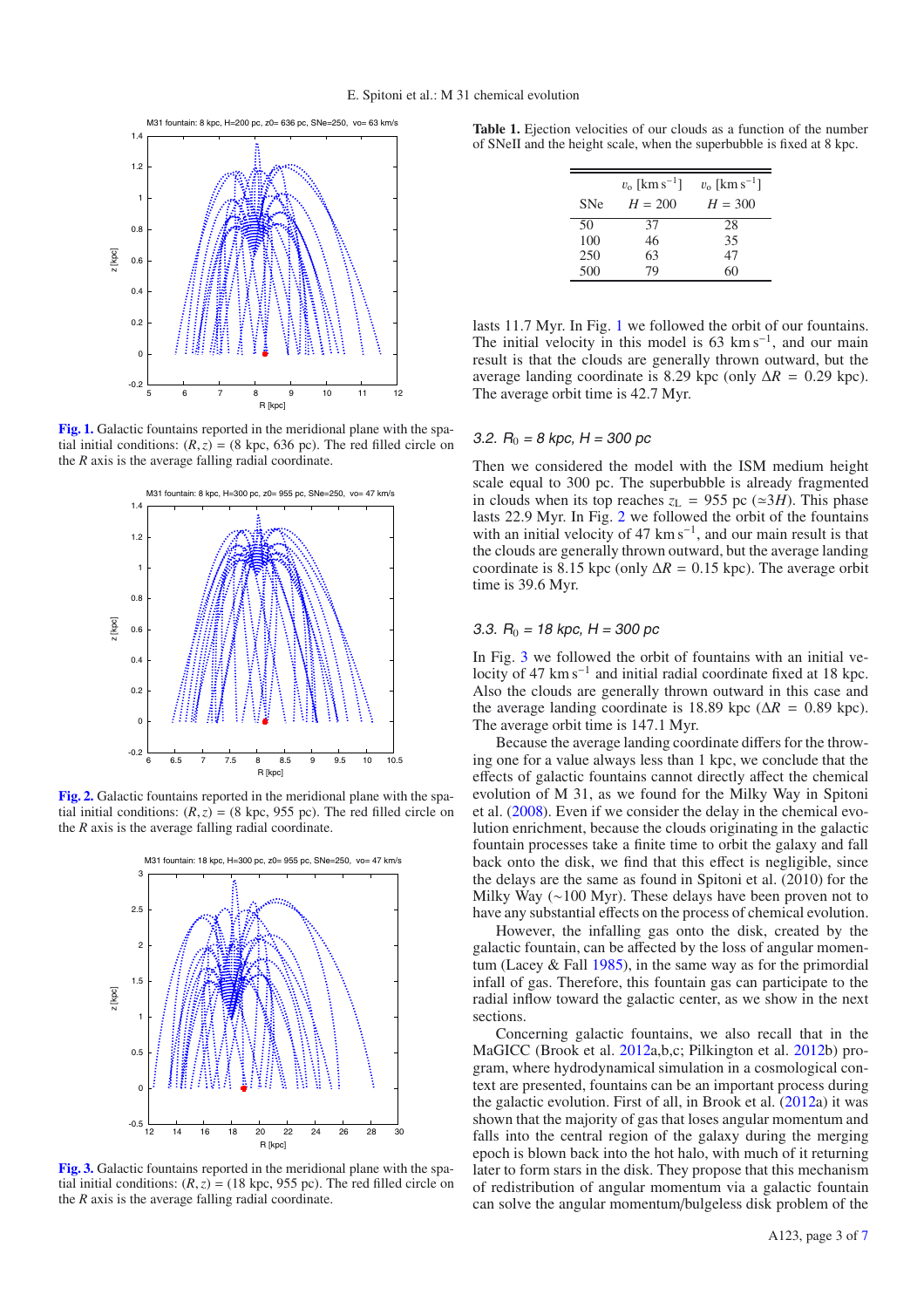cold dark matter paradigm. It was shown that this redistribution of angular momentum via large-scale galactic fountains can lead to forming of massive disk galaxies that do not have classical bulges.

The MaGICC program has also found that a extensive and significant mixing of fountain material throughout the disk can have a strong impact on the disk's chemistry. In fact, Brook et al. [\(2012c](#page-6-23)) shows that disk stars are dominated by smoothly accreted gas but a significant amount of gas that feeds the thin disk does come from gas-rich mergers. Much of this is recycled to the disk via the hot halo, after being ejected from the star forming regions of the galaxy during starbursts. This large-scale galactic fountain process allows the recycled gas to gain angular momentum and aids in suppressing of the ubiquitous G-dwarf problem (Pilkington et al. [2012b](#page-6-22)).

The importance of strong feedback in securing correct scaling relations for disks and the correct coronal gas abundances in a cosmological context is discussed in Brook et al. [\(2012a](#page-6-21),b,c) and Stinson et al. (2012). It is shown that the scale of outflows invoked in models matches the observed absorption line features of local galaxies (Prochaska et al. [2011;](#page-6-24) Tumlinson et al. [2011\)](#page-6-25).

## **4. The chemical evolution model of M 31**

#### 4.1. Our reference model for M 31

To reproduce the chemical evolution of the M 31 disk, we started from the one-infall chemical evolution model presented by Marcon-Uchida et al. [\(2010\)](#page-6-11), where the details can be found, and then we introduced radial flows in the same way as in Spitoni & Matteucci  $(2011,$  see Sect. 4.1). In the starting model, the galactic disk is divided into several concentric rings that evolve independently without any exchange of matter.

The disk is built up in an "inside-out" scenario that is a necessary condition for reproducing the radial abundance gradients when no radial gas flows are considered (Colavitti et al. [2008\)](#page-6-26). For the star formation rate (SFR) a Schmidt law was used:

$$
\Psi(r,t) = \nu \Sigma_{\rm gas}^k(r,t). \tag{6}
$$

The star formation efficiency  $\nu$  is assumed to vary with the galactocentric distance in the following way:

$$
v = 24/R - 1.5 \text{ Gyr}^{-1}
$$
 (7)

until it reaches a minimum value of  $0.5 \text{ Gyr}^{-1}$  and then is assumed to be constant.

This is suggested by the best model of Marcon-Uchida et al. [\(2010\)](#page-6-11) meant to reproduce the present day gas profile of M 31. This gas profile is different relative to that of the Milky Way: the gas increases with decreasing galactic radius, and after reaching a peak (at around 12 kpc) it decreases steeply towards the center, thus suggesting a different scenario. This trend is probably the signature of a very prominent spiral arm that is detectable in M 31.

#### 4.2. The chemical evolution models of M 31 in the literature

Several studies in the past have addressed the modeling of the chemical evolution of M 31. Here we compare our reference model of Marcon-Uchida et al. [\(2010\)](#page-6-11) model of M 31 with some of them.

As in Marcon-Uchida et al. [\(2010\)](#page-6-11), the chemical evolution of M 31 in comparison with the Milky Way has been discussed by Renda et al. [\(2005\)](#page-6-27) and Yin et al. [\(2009\)](#page-6-28). The former conclude that while the evolution of the Milky Way and M 31 share some properties, differences in the formation history of these two galaxies are required to explain the observations in detail. In particular, they find that the observed higher metallicity in the M 31 halo can be explained by either higher halo star formation efficiency, or a larger reservoir of infalling halo gas with a longer halo formation phase, which would lead to younger stellar populations in the M 31 halo. Both pictures result in a more massive stellar halo in M 31, which suggests a possible correlation between the halo metallicity and its stellar mass. Yin et al. [\(2009\)](#page-6-28) conclude that M 31 must have been more active in the past than the Milky Way although its current SFR is lower than in the Milky Way. They also concluded that the star formation efficiency in M 31 must have been higher by a factor of two than in the Galaxy. However, by adopting the same SFR as in the Milky Way they failed to reproduce the observed radial profile of the star formation and of the gas, and suggest that possible dynamical interactions could explain these distributions. The main difference between the best model of M 31 in Renda et al. [\(2005\)](#page-6-27) and the model M 31B of Marcon-Uchida et al. [\(2010\)](#page-6-11) is the absence of any threshold in the star formation in the previous one.

In Yin et al.  $(2009)$  the infall prescription is the one presented by Boissier & Prantzos [\(2000\)](#page-6-29), according to which the infall timescale is assumed to be correlated with the flat rotational velocity for the galaxy disk. In this work the star formation efficiency is proportional to  $\Sigma_{\text{gas}}\Omega$ , where  $\Omega$  is the rotation speed of the gas. In this model it was also not consider a threshold in the star formation.

Carigi et al. [\(2012\)](#page-6-30) presented a model of the chemical evolution of M 31 also computing the galactic habitable zones (GHZs) for this galaxy. We want to underline that they adopted the instantaneous recycling approximation, and therefore they can study only elements produced mainly by massive stars, such as oxygen.

## 4.3. The implementation of the radial inflow on M 31 chemical evolution model

In Spitoni et al. [\(2011\)](#page-6-8) we considered the case of radial inflow of gas for the Milky Way disk . Here we have followed the same procedure to include radial gas flows in the disk of M 31.

We define the *k*th shell in terms of the galactocentric radius  $r_k$ , its inner and outer edge being labeled as  $r_{k-\frac{1}{2}}$  and  $r_{k+\frac{1}{2}}$ . Through these edges, gas inflow occurs with velocity  $v_{k-\frac{1}{2}}$ and  $v_{k+\frac{1}{2}}$ , respectively. The flow velocities are assumed to be positive outward and negative inward.

The radial flow term to be added into the chemical evolution equation is

$$
\left[\frac{\mathrm{d}}{\mathrm{d}t}G_i(r_k,t)\right]_{rf} = -\beta_k G_i(r_k,t) + \gamma_k G_i(r_{k+1},t),\tag{8}
$$

where  $\beta_k$  and  $\gamma_k$  are, respectively,

$$
\beta_k = -\frac{2}{r_k + \frac{r_{k-1} + r_{k+1}}{2}} \times \left[ v_{k-\frac{1}{2}} \frac{r_{k-1} + r_k}{r_{k+1} - r_{k-1}} \right] \tag{9}
$$

$$
\gamma_k = -\frac{2}{r_k + \frac{r_{k-1} + r_{k+1}}{2}} \left[ v_{k+\frac{1}{2}} \frac{r_k + r_{k+1}}{r_{k+1} - r_{k-1}} \right] \frac{\sigma_{A(k+1)}}{\sigma_{Ak}},\tag{10}
$$

where  $\sigma_{A(k+1)}$  and  $\sigma_{Ak}$  are the actual density profile at the radii  $r_{k+1}$  and  $r_k$ , respectively.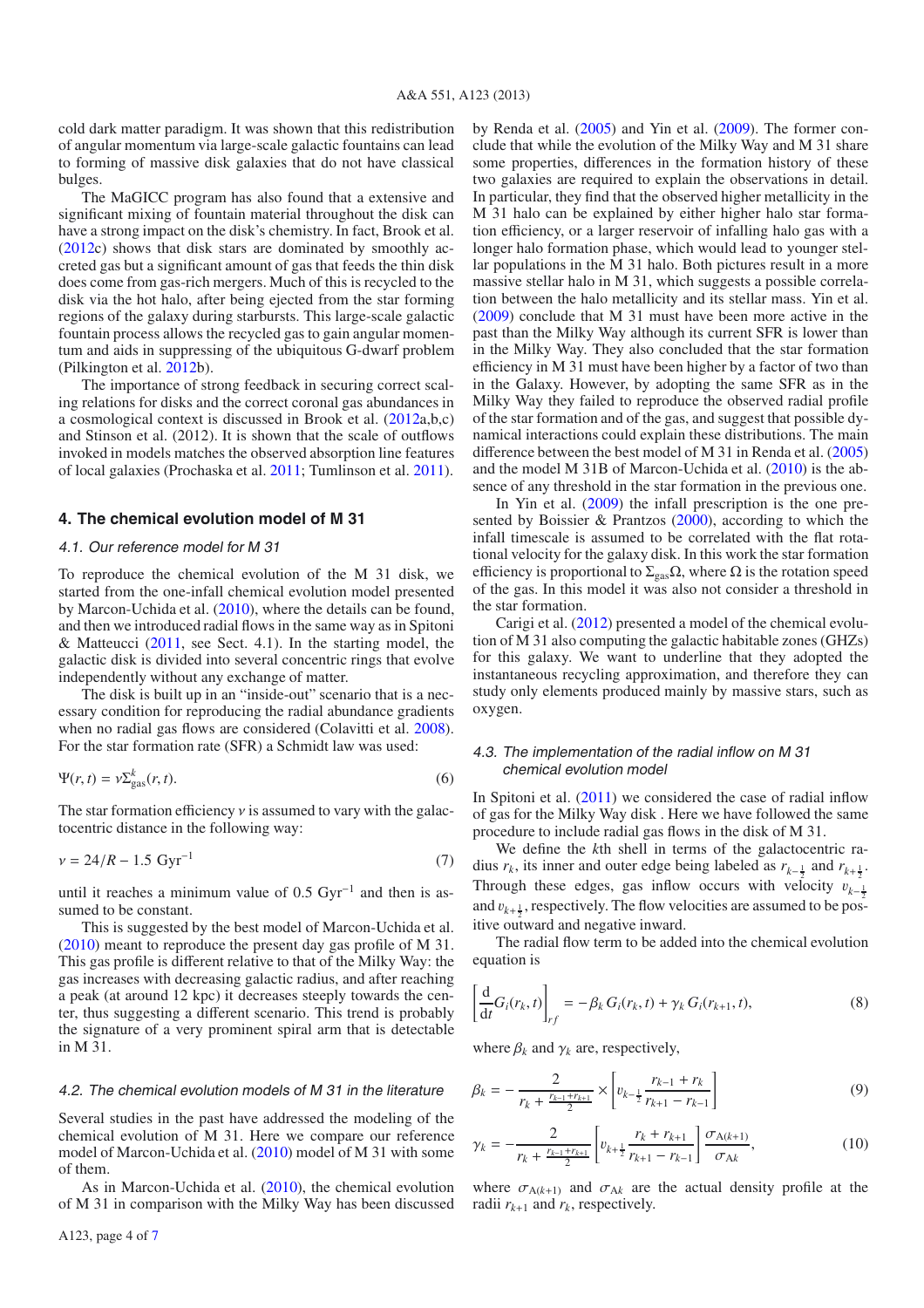<span id="page-4-2"></span>**Table 2.** Model parameters.

| Models     | $\tau_d$                 |                       | Threshold                      | Radial inflow       |
|------------|--------------------------|-----------------------|--------------------------------|---------------------|
| $M$ 31B    | $0.62$ R (kpc) +1.62 Gyr | $24/R - 1.5 Gyr^{-1}$ | 5 $M_{\odot}$ pc <sup>-2</sup> | no                  |
| $M$ 31 $N$ | $0.62$ R (kpc) +1.62 Gyr | $2 \mathrm{Gvr}^{-1}$ | no                             | no                  |
| M 31R      | $0.62$ R (kpc) +1.62 Gyr | $2 \mathrm{Gyr}^{-1}$ | no                             | yes, variable speed |

<span id="page-4-0"></span>

**[Fig. 4.](http://dexter.edpsciences.org/applet.php?DOI=10.1051/0004-6361/201220401&pdf_id=4)** Oxygen abundances observed in the HII Regions of M 31. Data taken by Galarza et al. [\(1999\)](#page-6-31), Trundle et al. [\(2002\)](#page-6-32), Blair et al. [\(1982\)](#page-6-33), and Dennefeld & Kunth [\(1981\)](#page-6-34).

In our implementation of the radial inflow of gas in M 31, only the gas that resides inside the galactic disk within the radius of 22 kpc can move inward by radial inflow, and as boundary condition we impose that there is no flow of gas from regions outside the ring centered at 22 kpc.

# **5. Radial flows results**

We computed the oxygen gradient along the disk of M 31 and compared it to the available data. In particular, we adopted the same data as in Marcon-Uchida et al. [\(2010\)](#page-6-11). In Fig. [4](#page-4-0) we report the whole collection of the data that we used in this paper: Galarza et al. [\(1999\)](#page-6-31) (HII regions), Trundle et al. [\(2002\)](#page-6-32) (OB stars), Blair et al. [\(1982\)](#page-6-33), and Dennefeld & Kunth [\(1981\)](#page-6-34) (supernova remnants and HII regions).

To better understand the trend in the data, we divided the data into six bins as functions of the galactocentric distance. In each bin, we computed the mean value and the standard deviations for the studied element, and relatives errors in Fig. [5.](#page-4-1) We are aware that there are some severe systematic uncertainties in each study that might justify larger error bars. In Fig. [5](#page-4-1) we also plot the M 31B model of Marcon-Uchida et al. [\(2010\)](#page-6-11) without radial flows and we note that the model fits the average trend in the data well. In Table [2](#page-4-2) we show the parameters of all the models we considered in this work: in particular, in Col. 2 there is the assumed inside-out law, in Col. 3 the assumed efficiency of star formation, and in Col. 3 the presence or absence of radial flows. Model M 31B is the best model adopted by Marcon-Uchida et al. [\(2010\)](#page-6-11). This model contains an inside-out formation of the disk, coupled with variable efficiency of star formation and a threshold in the gas density, and it can reproduce the data without invoking radial flows. However, the existence of a threshold in the star formation process has been questioned by several GALEX studies

<span id="page-4-1"></span>

**[Fig. 5.](http://dexter.edpsciences.org/applet.php?DOI=10.1051/0004-6361/201220401&pdf_id=5)** Radial oxygen abundance gradient. The blue dotted line refers to the model M 31B of Marcon-Uchida et al. [\(2010\)](#page-6-11), the black dashed line to the M 31N model with a constant SF efficiency, fixed at the value of 2 Gyr−1, and without threshold, the red solid line refers to the best fit model M 31R with a radial inflow of gas. The filled circles and relative error bars are the observed values from HII regions.

(e.g. Boissier et al. [2007\)](#page-6-35). Without such a threshold the model would not reproduce the external parts of the disk of M 31 so well. In addition, the hypothesis of variable star formation efficiency is not proven and with constant star formation efficiency, the gradient would look much flatter. Therefore, we can conclude, as Spitoni & Matteucci [\(2011\)](#page-6-8) did for the Milky Way disk, that radial gas flows can in principle be very important for reproducing the gradients along M 31 disk, since all these processes are probably at work. To decide which of these processes is the most important in the formation of the disk, we will need more detailed data on the abundance, gas, and star formation rate gradients, as well as data on high-redshift disks.

The first model we computed is M 31N. It has constant star formation efficiency, fixed at the value of 2 Gyr−1, it does not assume a star formation threshold or radial flows. The abundance gradient obtained with this model is shown in Fig. [5.](#page-4-1) We see that this model fails to reproduce the gradient in the outer M 31 regions.

Then we assumed the same parameters as in M 31N, but we included the radial flows with a variable velocity. In particular, we used a linear relation between the radial inflow velocity and galactocentric distance, as done in Spitoni & Matteucci [\(2011\)](#page-6-8) for the disk of the Milky Way. In Fig. [5](#page-4-1) we label the M 31R model. The radial inflow velocity pattern requested to reproduce the data follows this linear relation:

$$
|v_r| = 0.05R + 0.45,\tag{11}
$$

and spans the range of velocities between 1.55 and 0.65 km  $s^{-1}$ . This model fits the O abundance gradient in the disk of M 31 very well, so we consider it our best model.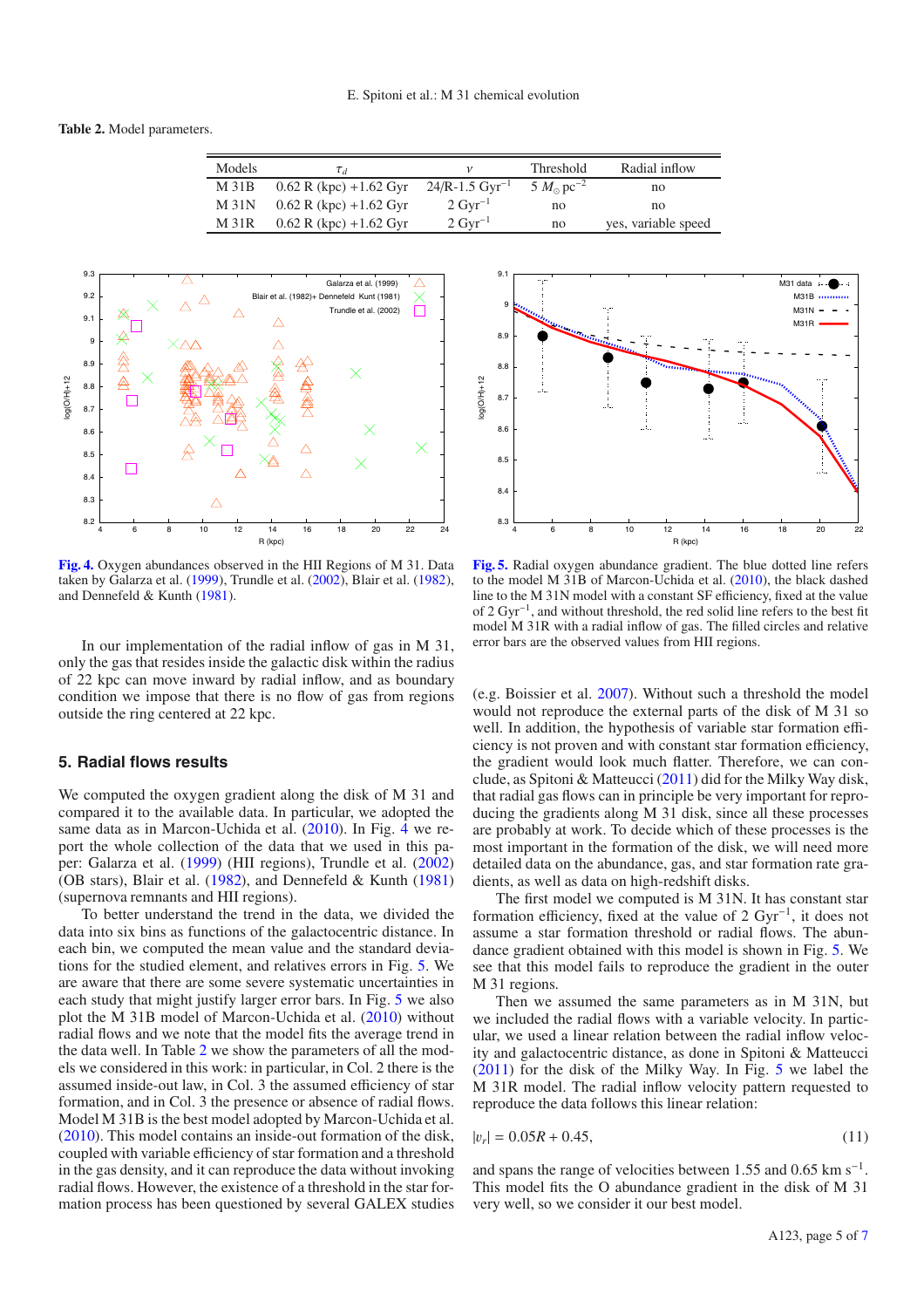<span id="page-5-0"></span>

**[Fig. 6.](http://dexter.edpsciences.org/applet.php?DOI=10.1051/0004-6361/201220401&pdf_id=6)** Evolution of the radial oxygen abundance gradient for the model M 31R (the best model in this study) as a function of the redshifts  $z = 0$ , 0.5, 1, 1.5.

<span id="page-5-1"></span>

**[Fig. 7.](http://dexter.edpsciences.org/applet.php?DOI=10.1051/0004-6361/201220401&pdf_id=7)** Oxygen abundance gradient, d[O/H]/d*r*, computed between 4–8 kpc, 4–14 kpc, and 4–22 kpc for the model M 31R (best model), as a function of redshift.

In Fig. [6](#page-5-0) we report the abundance gradient evolution for oxygen as a function of the redshift for the our best model M 31R. Pilkington et al. [\(2012a](#page-6-36)) show the time evolution of the metallicity gradients d*Z*/d*r* [dex/ kpc] using a suite of disk galaxy hydrodynamical simulations and comparing it to the chemical evolution models of Chiappini et al. [\(2001\)](#page-6-37) and Molla & Diaz (2005). We computed the gradient d[O/H]/d*R* for the model M 31R at redshifts  $z = 0, 0.5, 1, 1.5$ . In Fig. [7](#page-5-1) we show the gradients for oxygen computed in the ranges 4–8 kpc, 4–14 kpc, and 4–22 kpc. We conclude that for the model M 31R, where a variable gas inflow velocity is considered, a constant star formation efficiency, inside-out formation, and no threshold in the star formation are assumed, the abundance gradient steepens with time, in accordance with the Chiappini et al. [\(2001\)](#page-6-37) model.

The temporal evolution of the abundance gradients within cosmological hydrodynamical simulations has been shown to be sensitive to the spatial scale on which energy feedback operates (Pilkington et al. [2012a](#page-6-36)). Conventional feedback schemes with "localized" energy feedback result in steep gradients at high redshift, which flatten with time towards redshift zero; conversely, conventional schemes that distribute energy more "globally" and/or enhanced feedback schemes that drive significant

## **6. Conclusions**

In this paper we have studied the effects of galactic fountains and radial inflows of gas on the predictions of a detailed chemical evolution model for M 31. Our main conclusions can be summarized as follows:

- **–** Considering the average number of massive stars in an OB association in M 31, the range of the cloud orbits is quite narrow. The clouds are generally directed outwards, but the average landing coordinates differ from the throwing coordinates by values less than 1 kpc. Because of this fact, we conclude that galactic fountains cannot affect the chemical evolution of M 31, as we found for the Milky Way in Spitoni et al. [\(2008\)](#page-6-1). The reason is that inside 1 kpc, such as in the solar neighborhood, the gas is well mixed.
- The average time delay produced by a galactic fountain generated by an OB association in M 31 is  $\approx 100$  Myr. As we suggested for the Milky Way in Spitoni et al. [\(2009\)](#page-6-2), such a short delay time has a negligible effect on the abundance gradients in the galactic disk.
- We started by adopting the best chemical evolution model of Marcon-Uchida et al. [\(2010\)](#page-6-11) for the disk of M 31. To reproduce the observed abundance gradient, this model needs to assume a threshold in the star formation and an insideout formation plus star formation efficiency varying with the galactocentric distance. However, the existence of a threshold in the star formation has been questioned and the variable efficiency of star formation with galactocentric distance is not very physically motivated. On the other hand, a moderate inside-out formation for galactic disks seems to be observed at high redshift (Munoz-Mateos et al. [2007\)](#page-6-10).
- **–** The radial gas-flow velocity, which we found to be the most consistent with the data, varies linearly with the galactocentric distance and spans a range between 0.65 and  $1.55 \text{ km s}^{-1}$ . This conclusion holds for the M 31 chemical evolution model with inside-out formation, without threshold, and a constant star formation efficiency fixed at  $2 \,\text{Gyr}^{-1}$ .
- **–** We showed that the abundance gradient d(O/H)/d*r* steepens with time for our best model, which assumes no gas threshold in the star formation, an inside-out formation of the disk, constant star formation efficiency along the disk and radial gas flows.

Finally, we concluded, in agreement with Spitoni & Matteucci [\(2011\)](#page-6-8), that also for M 31 the radial gas flows can be very important for reproducing the gradients along the disk, although an inside-out formation coupled with variable efficiency of star formation and a threshold in gas density can also closely reproduce the data without radial flows.

To decide which of these processes are the most relevant in the formation of the disk, we will need more detailed and precise data on the abundance, gas, and star formation rate gradients in M 31, as well as more data on high redshift disks.

*Acknowledgements.* We thank the referee B. K. Gibson for his suggestions which have improved the paper. E. Spitoni acknowledges financial support from the Portuguese Science Foundation (FCT) by post-doctoral grant SFRH/BPD/78953/2011. F. Matteucci aknowledges financial support from PRIN MIUR 2010-2011, project "The Chemical and dynamical Evolution of the Milky Way and Local Group Galaxies", prot. 2010LY5N2T. M. M. Marcon-Uchida acknowledges financial support from FAPESP (2010/17142-4).